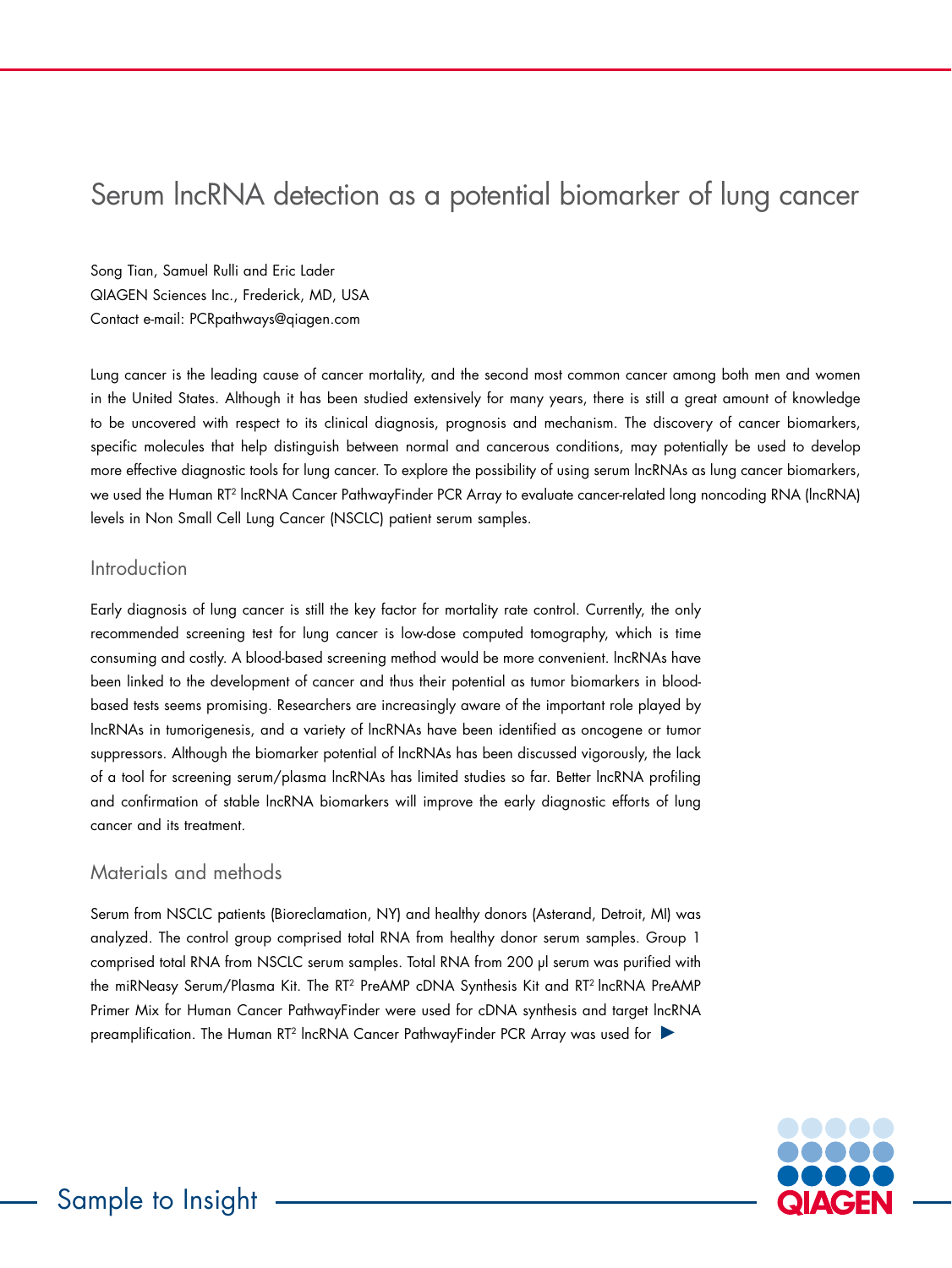lncRNA detection with the RT2 SYBR® Green qPCR Mastermix. Real-time PCR was carried out on an Applied Biosystems® 7900HT Sequence Detection System. The QIAGEN® PCR Array Analysis Tool was used for gene expression analysis.

#### Results

A genomic contamination control was used to assure that no genomic DNA contamination was present, which could affect the result (Cq>30). With preamplification, 3 out of 5 reference genes (B2M, RPLP0 and RN7SK) were consistently detected at a high level, and their geometric mean was used as a reference for normalization. Use of the Human RT2 lncRNA Cancer PathwayFinder PCR Array allowed the detection of signal from 41 cancer-related lncRNAs (average Cq<30) in NSCLC serum samples – thus, the RT2 lncRNA Cancer PathwayFinder PCR Array and PreAMP cDNA Synthesis Kit simplify lncRNA detection in serum. In contrast to healthy donor serum control samples, there was a trend for increased levels of lncRNA in cancer serum samples. Among these increased lncRNAs in cancer samples, two, PVT1 and RMRP, were significantly upregulated (77-fold and 24-fold, p<0.01, Cq<25 in cancer samples) (Figure 1). These significant changes in the serum of NSCLC samples, demonstrated the possibility of using lncRNAs as lung cancer biomarkers.



Figure 1. Successful detection of lncRNAs in serum samples with preamplification. Volcano plot of lncRNA gene expression changes in NSCLC serum samples compared with healthy donor serum samples. Y: p-value; X: Log2 (fold change).  $\qquad \qquad \Box$ 

#### Discussion and conclusions

Identification of potential lung cancer related lncRNA biomarkers is challenging due to limited starting material and low lncRNA content. Using the miRNeasy Serum/Plasma Kit to purify total RNA, followed by preamplification with the RT<sup>2</sup> PreAMP cDNA Synthesis Kit and RT<sup>2</sup> IncRNA PreAMP Primer Mix for Human Cancer PathwayFinder overcomes these challenges, enabling reliable detection of lncRNAs from human serum samples and non-biased expression analysis. Profiling of expression changes using the RT2 Human Cancer PathwayFinder lncRNA PCR Array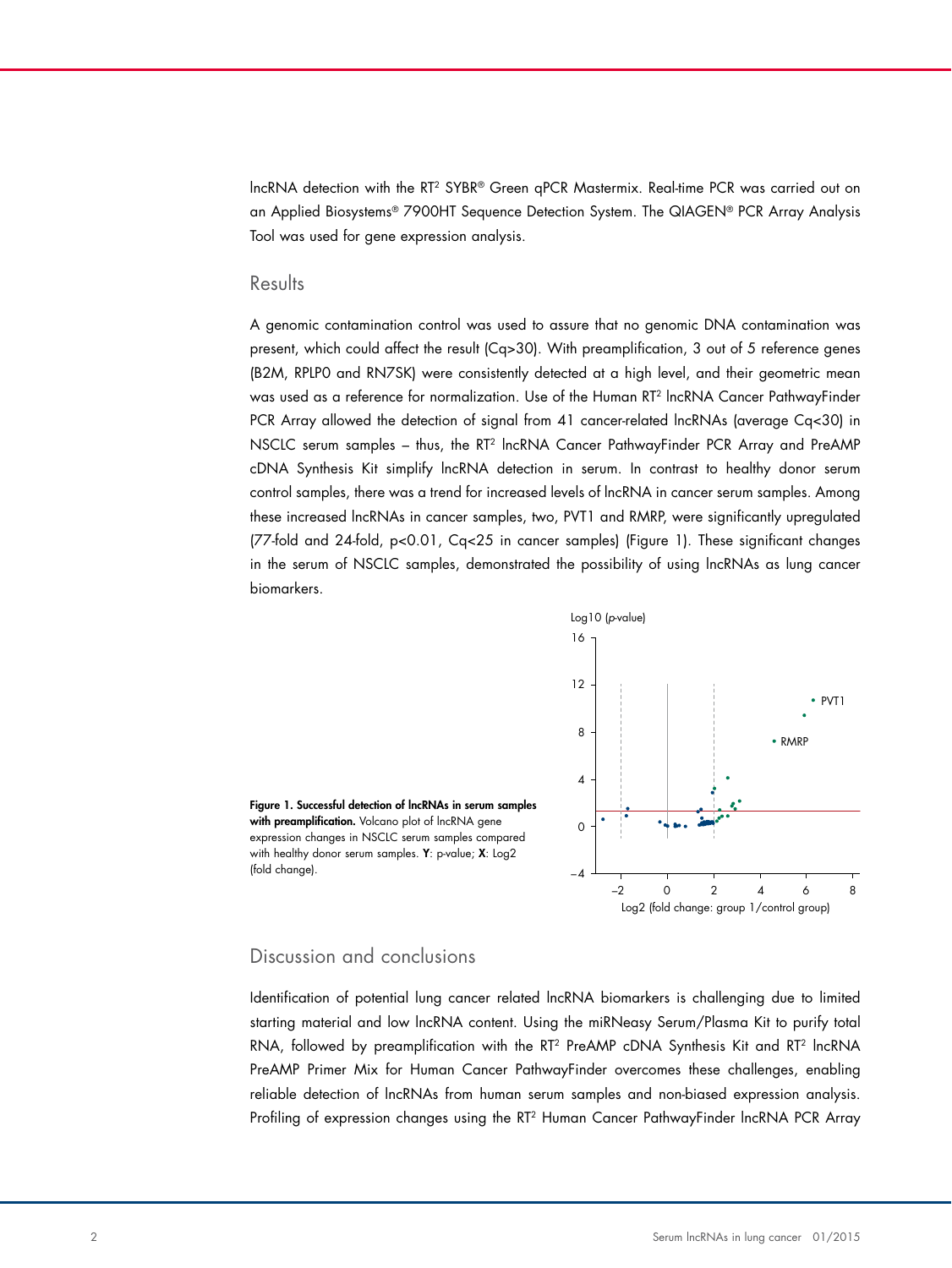focuses on the most promising lncRNAs linked to cancer (Table 1). Identification of significant expression changes that correlate with disease state will highlight lncRNAs that could potentially be used as biomarkers for blood-based lung cancer screening.

| <b>Functional Gene Group</b>  | <b>Functional Gene Subgroup</b>        | <b>IncRNAs</b>                                                                                                                                                                                                                                                                                                                                                   |
|-------------------------------|----------------------------------------|------------------------------------------------------------------------------------------------------------------------------------------------------------------------------------------------------------------------------------------------------------------------------------------------------------------------------------------------------------------|
| Oncogenes                     |                                        | ACTA2-AS1, AFAP1-AS1, BANCR, BCAR4, BLACAT1, CBR3-AS1, CCAT1, CCAT2,<br>CRNDE, H19, HAND2-AS1, HEIH, HIF1A-AS2, HNF1A-AS1, HOTAIR, HOTTIP, HOXA-<br>AS2, HULC, JADRR, KCNQ1OT1, LINC00152, LINC00963, LSINCT5, LUCAT1, MALAT1,<br>MIRI55HG, MIRI7HG, PCA3, PCATI, PCGEMI, POU5FIP5, PRNCRI, PVTI, SNHGI6,<br>SPRY4-IT1, SUMO1P3, TERC, TRERNA1, TUG1, UCA1, XIST |
| <b>Tumor Suppressor Genes</b> |                                        | ADAMTS9-AS2, CAHM, DLEU2, DLX6-AS1, GACAT1, GAS5, GAS6-AS1, GNAS-AS1,<br>LINC00261, LINC00312, MEG3, MIR31HG, MIR7-3HG, NAMA, NEAT1, PTCSC1,<br>PTCSC3, PTENP1, TERC, TUSC7, WT1-AS, ZFAS1                                                                                                                                                                       |
| Cancers                       | <b>Bladder Cancer</b>                  | BLACATI, H19, MALATI, MEG3, SNHG16, TERC, TUG1, UCA1                                                                                                                                                                                                                                                                                                             |
|                               | <b>Breast Cancer</b>                   | BCAR4, GAS5, H19, HIF1A-AS2, HOTAIR, JADRR, LSINCT5, MIR31HG, MRPL23-AS1,<br>TRERNA1, UCA1, XIST, ZFAS1                                                                                                                                                                                                                                                          |
|                               | <b>Cervical Cancer</b>                 | MEG3                                                                                                                                                                                                                                                                                                                                                             |
|                               | <b>Colorectal Cancer</b>               | CCAT1, CCAT2, CRNDE, H19, HOTAIR, MALAT1, PCAT1, PVT1, SNHG16, TUSC7                                                                                                                                                                                                                                                                                             |
|                               | <b>Endometrial Cancer</b>              | H <sub>19</sub> , HOTAIR                                                                                                                                                                                                                                                                                                                                         |
|                               | Esophageal Squamous Cell<br>Carcinoma  | CBR3-AS1, HOTAIR                                                                                                                                                                                                                                                                                                                                                 |
|                               | Gallbladder Cancer                     | MALAT1                                                                                                                                                                                                                                                                                                                                                           |
|                               | <b>Gastric Cancer</b>                  | CCAT1, CDKN2B-AS1, GACAT1, H19, HOTAIR, HULC, LINC00152, LINC00261,<br>LINC00312, MEG3, PVT1, SUMO1P3, TERC                                                                                                                                                                                                                                                      |
|                               | Glioma                                 | H <sub>19</sub> , HOTAIR, MEG3                                                                                                                                                                                                                                                                                                                                   |
|                               | Kidney Cancer                          | AFAP1-AS1, DGCR5, HIF1A-AS2, WT1-AS                                                                                                                                                                                                                                                                                                                              |
|                               | Laryngeal Squamous Cell<br>Carcinoma   | HOTAIR, MALATI                                                                                                                                                                                                                                                                                                                                                   |
|                               | Leukemia                               | DLEU2, GAS5, H19, HOTAIR, HOXA-AS2, MALAT1, MEG3, TERC, TUG1, XIST                                                                                                                                                                                                                                                                                               |
|                               | Liver Cancer                           | H19, HEIH, HOTAIR, HOTTIP, HULC, KCNQ1OT1, MALAT1, MEG3, MIR7-3HG, PANDAR                                                                                                                                                                                                                                                                                        |
|                               | Non-Small Cell Lung Cancer             | BANCR, CCAT2, GAS6-AS1, HOTAIR, MALAT1, MEG3                                                                                                                                                                                                                                                                                                                     |
|                               | <b>Other Lung Cancers</b>              | ACTA2-AS1, LUCAT1                                                                                                                                                                                                                                                                                                                                                |
|                               | Melanoma                               | <b>BANCR, HOTAIR, PTENP1</b>                                                                                                                                                                                                                                                                                                                                     |
|                               | Multiple Myeloma                       | MEG3, PVT1                                                                                                                                                                                                                                                                                                                                                       |
|                               | Nasopharyngeal<br>Carcinoma            | HOTAIR, LINC00312                                                                                                                                                                                                                                                                                                                                                |
|                               | Neuroblastoma                          | HAND2-AS1, SNHG16                                                                                                                                                                                                                                                                                                                                                |
|                               | Oesophageal Squamous<br>Cell Carcinoma | LINC01234                                                                                                                                                                                                                                                                                                                                                        |
|                               | Osteosarcoma                           | <b>TUG1</b>                                                                                                                                                                                                                                                                                                                                                      |
|                               | Ovarian Cancer                         | H19, HOTAIR, LSINCT5, WT1-AS, XIST                                                                                                                                                                                                                                                                                                                               |
|                               | <b>Pancreatic Cancer</b>               | GAS5, HOTAIR, PVT1                                                                                                                                                                                                                                                                                                                                               |
|                               | <b>Pituitary Cancer</b>                | MEG3                                                                                                                                                                                                                                                                                                                                                             |

| Table 1. IncRNAs profiled using the RT <sup>2</sup> IncRNA PreAMP Primer Mix for Human Cancer PathwayFinder, listed by functional |  |  |
|-----------------------------------------------------------------------------------------------------------------------------------|--|--|
| gene grouping.                                                                                                                    |  |  |

 $\blacktriangleright$